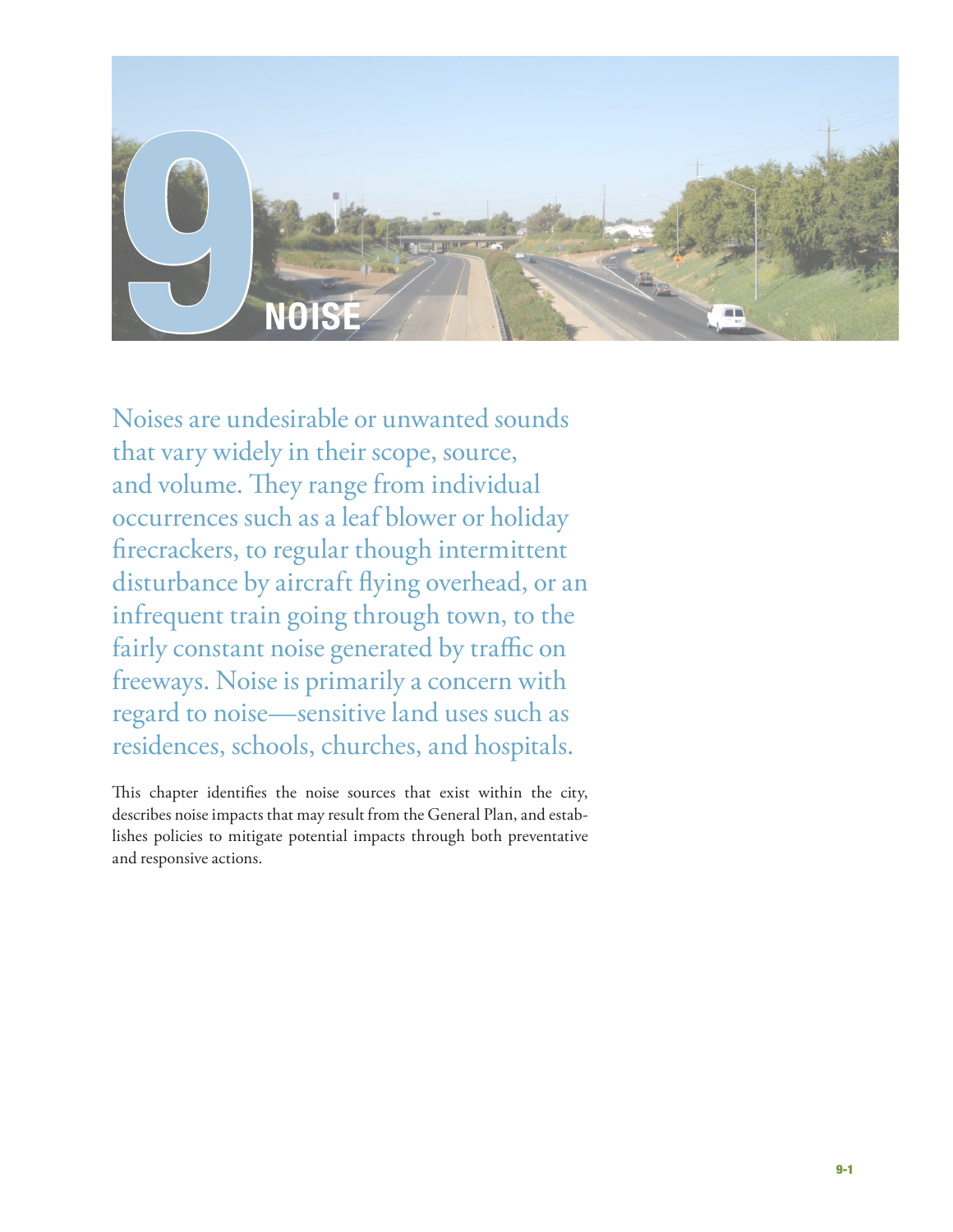

(*n* ft.) = Distance in feet between source and listener

9.1 Noise Measurement and Reporting

# **Noise Measurement**

Three aspects of noise are used in assessing the community noise environment:

- **1. Level** is the magnitude or loudness of sound. Sound levels are measured and expressed in decibels (dB). Ten dB is roughly equal to the threshold of hearing. The graphic at left shows the decibel levels associated with different common sounds.
- **2. Frequency** is the composition or spectrum of a sound. Frequency is a measure of the pressure fluctuations per second.
- 3. **Variation** is sound level with an added time component. Most community noise is produced by many distant noise sources that change gradually throughout the day and result in steady background noise with no identifiable source. Identifiable events of brief duration, such as aircraft flyovers, cause the community noise level to vary from instant to instant. A single number called the equivalent sound level (Leq) describes the average noise exposure level over a period of time. Transient noise events may be described by their maximum (Lmax) A-weighted noise level (dBA).



**Noises are produced by a variety of sources, including construction equipment and industrial activities.**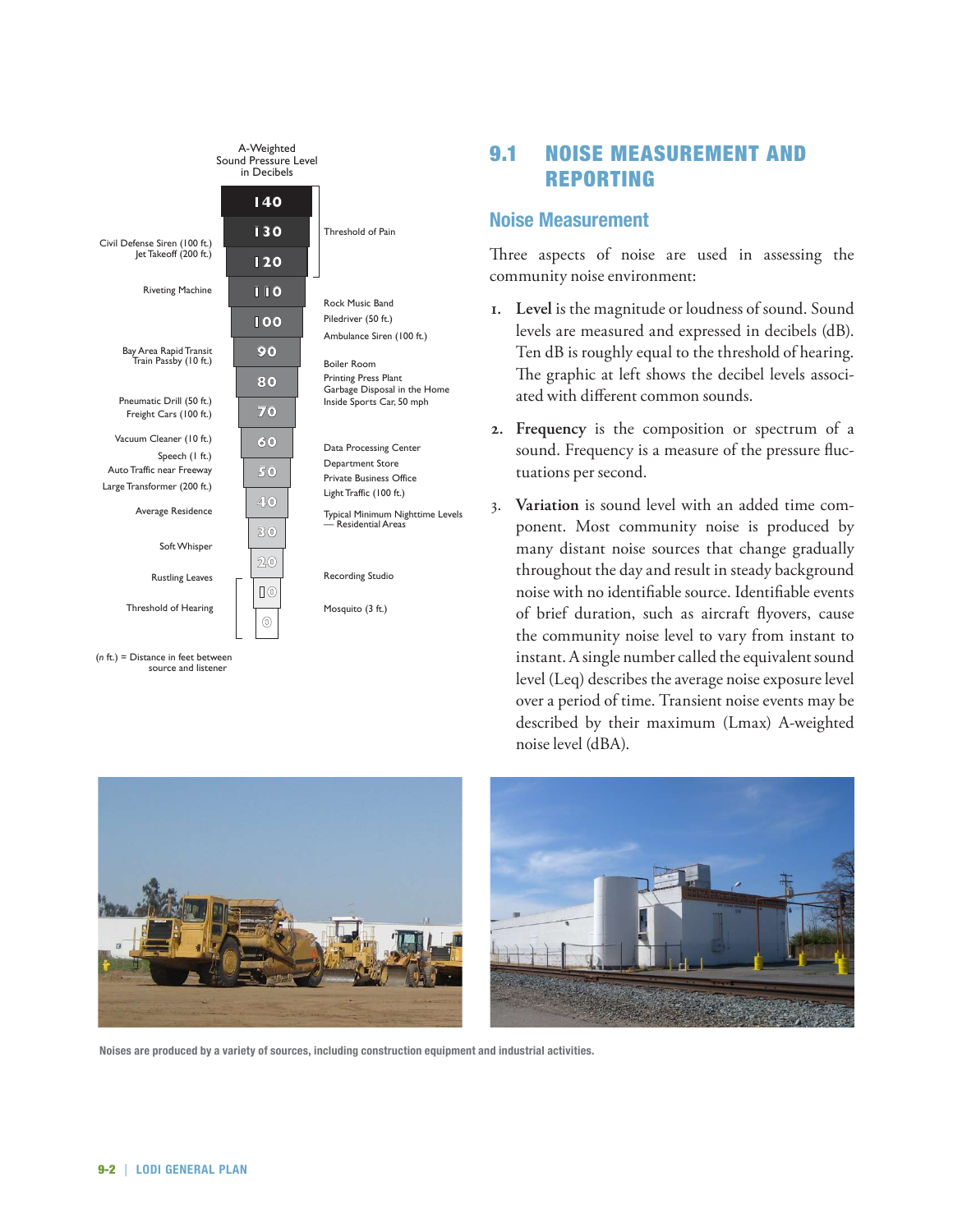# **Reporting Noise Levels**

Measuring and reporting noise levels involves accounting for variations in sensitivity to noise during the daytime versus nighttime hours. Noise descriptors used for analysis need to account for human sensitivity to nighttime noise. Background noise levels are generally lower at nighttime than in the daytime and outside noise intrusions are more noticeable. The Community Noise Equivalent Level (CNEL) is an indicator that reflects noise exposure over an average day with weighting to reflect the increased sensitivity to noise at night.

Knowledge of the following relationships is helpful in understanding how changes in noise and noise exposure are perceived:

- • Except under special conditions, a change in sound level of one dB cannot be perceived;
- A three dB change is considered a just noticeable difference;
- • A five dB change is required before any noticeable change in community response would be expected. A five dB increase is often considered a significant impact; and
- • A ten dB increase is subjectively heard as an approximate doubling in loudness and almost always causes an adverse community response.

# 9.2 Existing Noise Sources and levels

Noise sources in Lodi generally fall into six source categories: traffic, railroad, airport, industry, construction, and equipment. Generalized noise contours that resulted from data collection and analysis are presented in Figure 9-1.

Noise contour lines are not specific boundaries of noise tolerance. A contour line denoting a 65 dBA limit, for example, does not imply that residents on one side of the line are seriously affected, while those on the other side are not. Rather, the area between 75 dBA and 65 dBA indicates that residents within this vicinity may experience a high level of noise which has the potential to interfere with daily functions.

## **Community Noise Survey**

A community noise survey was conducted in May 2007 at five locations throughout the Planning Area to characterize typical noise levels. The results of this survey are provided in Table 9-1. The highest maximum noise level from this sample was recorded at the intersection of Grant Avenue and Turner Road. All of the maximum values were recorded above 70 db, suggesting intermittent noise levels that could be disturbing to persons in the vicinity of the noise source. The highest average noise level was recorded at Kettleman Lane and Crescent Avenue and was one of only two locations reporting a Leq greater than 65 dBA, which suggests noise levels that may be disturbing to persons in the vicinity.

This survey provides an indication of some typical noise levels that may be found in Lodi and helps to establish relevant noise standards established by General Plan policies and the City's existing noise regulations. The following section explores the sources of noise in Lodi.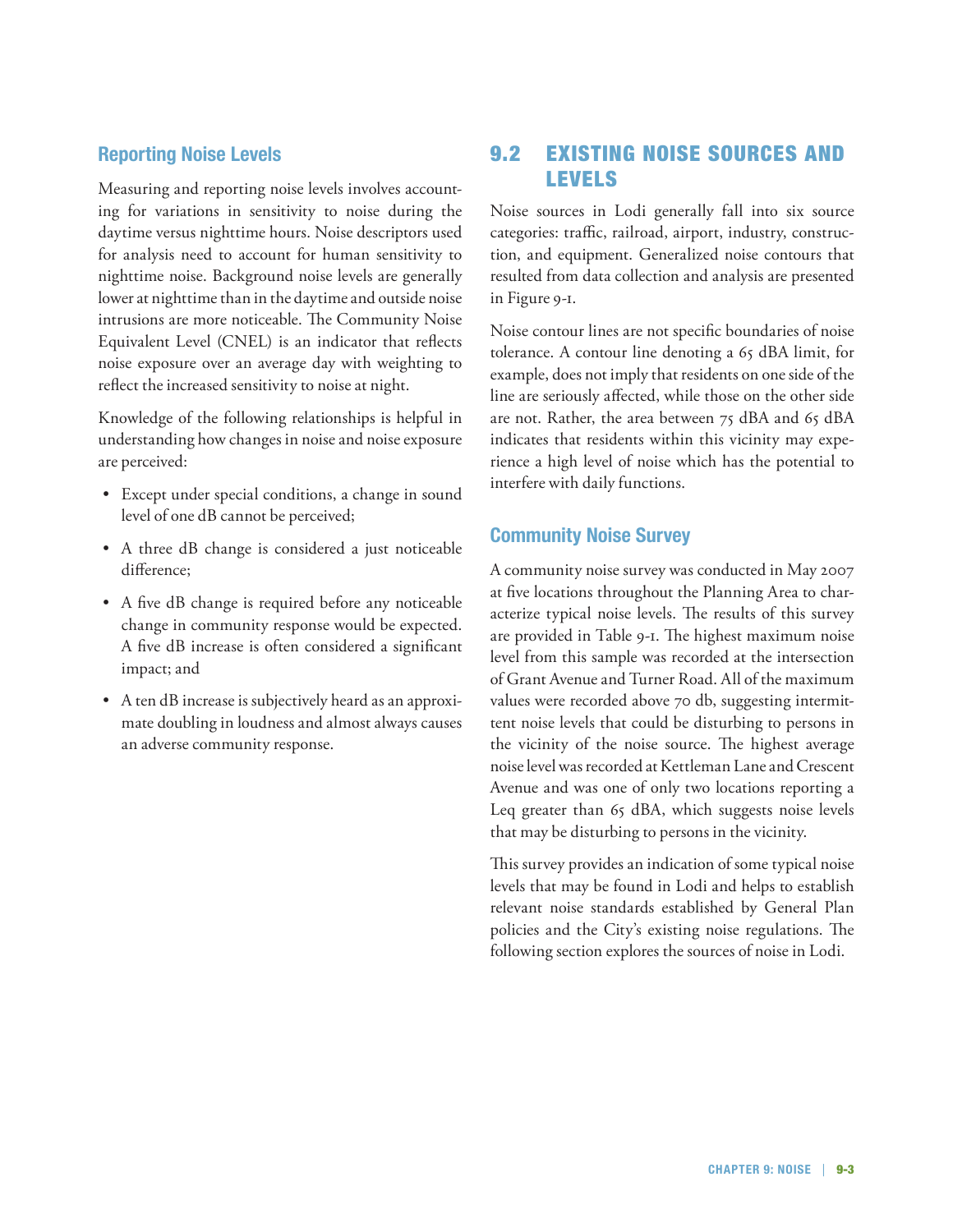# **Existing Noise Sources**

### **Traffic**

As in most typical urbanized areas, the most pervasive noise sources in Lodi come from motor vehicles, including automobiles, trucks, buses, and motorcycles. The noise levels generated from vehicles using roads within the Planning Area are affected primarily by the number of vehicles, type of vehicles (mix of automobiles, trucks, and other large vehicles), and their speed.

The existing traffic noise level contours and distances from the center of the roadways to the respective contours were computed using the Federal Highway Administration (FHWA) Traffic Noise Prediction Model.<sup>1</sup> The highest noise levels are adjacent to larger and more heavily traveled roadways including State Route (SR) 99. Noise levels that would affect noise sensitive land uses, such as residences, schools, and hospitals, also occur along major arterials, including Cherokee Lane, Lodi Avenue, and Kettleman Lane/SR-99.

### **Railroad**

Several factors combine to produce railroad noises, including length of train, speed, grade, type of track, number of engines, and number of trips. Railroad noise primarily occurs from existing operations along the Union Pacific Railroad (UPRR) line, which generally runs north-south through the Planning Area. The noise level contours were estimated from the center line of the railroad. At 60 feet from the railroad, the noise level is approximately 65 dBA. At 200 feet from the railroad, the noise level is approximately 60 dBA.<sup>2</sup> Notably, these noise levels do not take into account potential shielding from existing buildings. Buildings could increase the rate of attenuation over distance, depending on the specific three-dimensional configuration and layout of the buildings.

### **Airport**

The greatest potential for noise intrusion occurs when aircraft land, take off, or run their engines while on the ground. The noise associated with general aviation propeller aircraft (piston and turbo-prop) is produced primarily by the propellers and secondarily from the engine and exhaust.

### **Table 9–1: Short-Term Community Noise Measurements for the Planning Area**

|                                                                 | <b>2007 MEASURED SOUND LEVELS</b> |          |             |
|-----------------------------------------------------------------|-----------------------------------|----------|-------------|
| <b>LOCATION</b>                                                 | <b>TIME</b>                       | LEQ(DBA) | <b>LMAX</b> |
| Grant Avenue & Turner Road                                      | 12:38 to 12:48                    | 65.5     | 81.7        |
| Kettleman Lane & Crescent Avenue                                | 10:26 to 10:36                    | 66.6     | 79.4        |
| Lower Sacramento Road & Lodi Avenue                             | 12:08 to 12:18                    | 61.4     | 78.5        |
| Stockton Street & John Blakely Park                             | 11:03 to $11:13$                  | 58.7     | 72.5        |
| Tokay Street & Virginia Avenue                                  | 11:37 to 11:47                    | 56.0     | 71.0        |
| Measurements were taken 50 feet from the center of the roadway. |                                   |          |             |

*Source: ESA, 2007.*

<sup>&</sup>lt;sup>1</sup> The model uses traffic volume, vehicle mix, vehicle speed, and roadway geometry to compute Leq. The Leq values were converted into CNEL using FHWA methodology. The traffic volumes are based on traffic data more fully described in Chapter 5: Transportation.

<sup>&</sup>lt;sup>2</sup> In order to assess the existing UPRR noise levels and develop noise contours along the railroad in the City of Lodi, one long-term (7-hour) measurement was collected. The Ldn from the measurement located 50 feet from the center of the railroad off of Harney lane was estimated to be 66 dBA. This measurement data, as well as an assumed attenuation rate of 3 dBA for every doubling of distance from the railroad, were used to develop the noise level contours.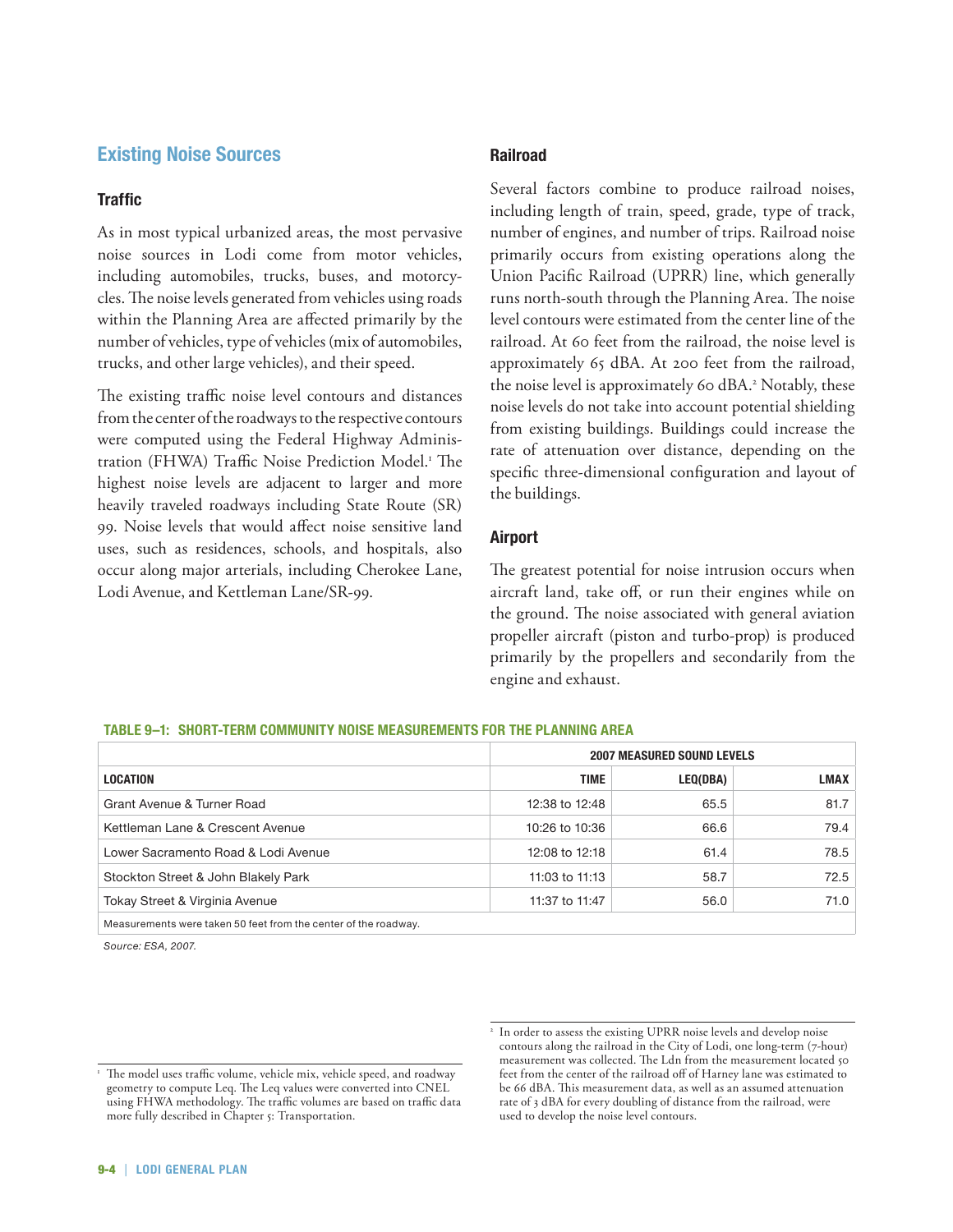### **Figure 9-1: Existing Noise Contours**

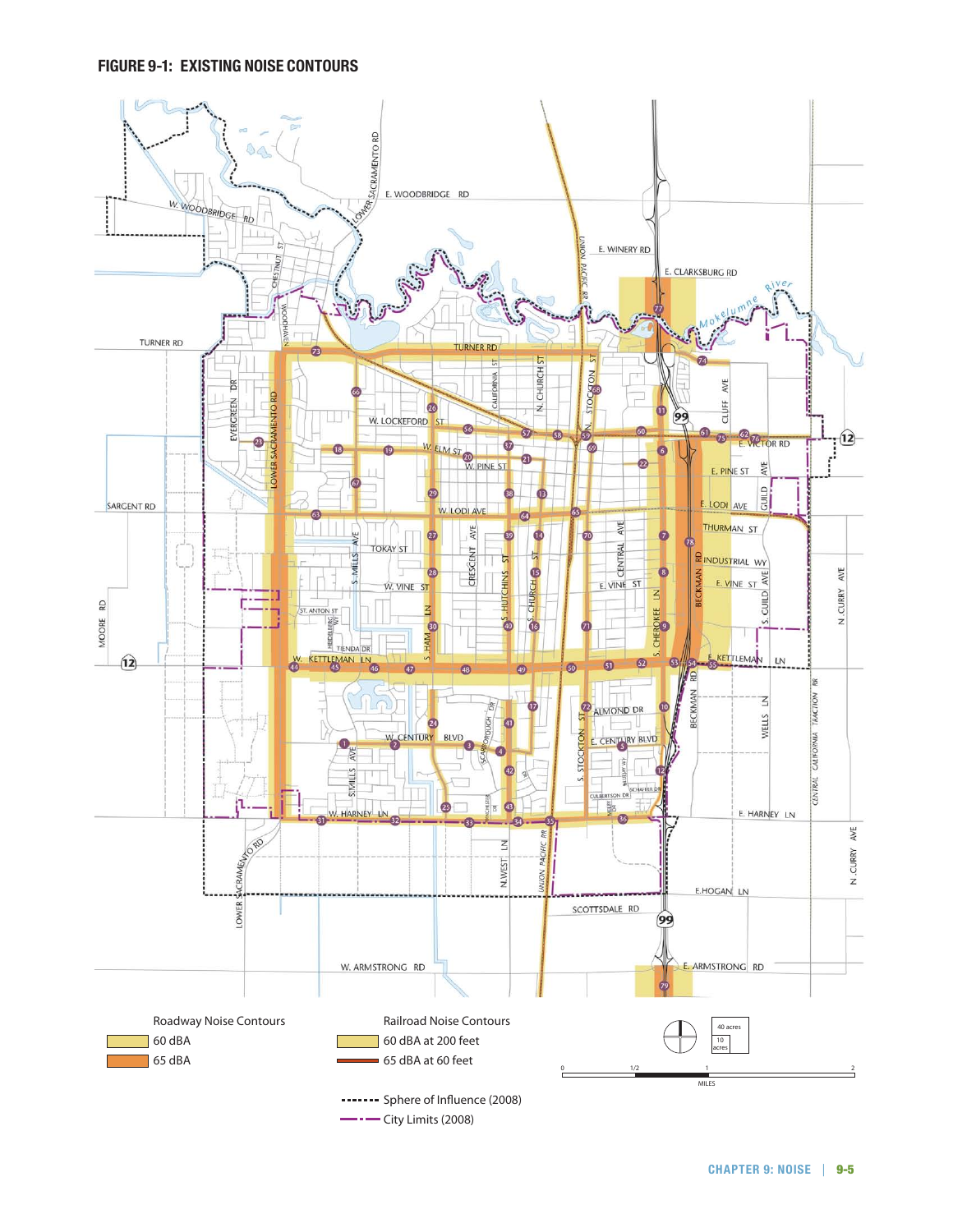Aircraft noise affecting the Planning Area is primarily generated by from the Kingdon and Lodi airparks. Both of these airparks lie outside this General Plan's proposed urban area and are not considered substantial noise sources. The Kingdon Airpark is located about seven miles southwest of the city. This airpark is privately owned and accommodates small twin-engine airplanes and other small general aviation aircraft. Its primary use is for agricultural activities. The Lodi Airpark is located five miles southwest of the city. The facility is owned by an agricultural service firm and accommodates only small light aircraft. Noise contours developed for these two airports (not shown) report minimal noise impacts—less than 65db.

### **Industrial**

Industrial uses are another source of noise that can have a varying impact on adjacent uses. A variety of mechanical equipment, generators, and vehicles all contribute to noise levels at industrial sites.

## **Construction**

Construction can be another substantial, although typically short-term, source of noise. Construction is most disruptive when it takes place near sensitive land uses, or occurs at night or in early morning hours. The dominant construction equipment noise source is usually a diesel engine without sufficient muffling. In a few cases, such as impact pile driving or pavement breaking, process noise dominates.

### **Other Equipment**

Several other portable or small-scale pieces of equipment may also produce noise effects. Mechanical equipment, such as pumps and fans may produce low noise levels, but continuously and for substantial distances. Rooftop or otherwise exposed mechanical equipment can also produce constant and disturbing noises. Portable power equipment, such as leaf blowers and drills, is ubiquitous in the modern city, and can produce very high noise levels at the location of the work. Other amplified sounds, from automotive audio equipment or loudspeakers also create noise exposure.

# 9.3 Projected noise Sources and Levels

Future development within the Planning Area will result in increased noise levels. The primary noise sources in Lodi will continue to come from automobile and train traffic. Future noise contours are illustrated in Figure 9-2.

Potential increases in noise levels were estimated using the FHWA's Highway Traffic Noise Prediction Model and the traffic analysis completed as part of this Plan's Transportation Element. Noise level increases of three db or greater (the threshold for perceptible noise increases) are predicted along the following three streets:

- • Century Boulevard, between Lower Sacramento Road and Church Street;
- • Harney Lane, between Lower Sacramento Road and Cherokee Lane; and
- • Kettleman Lane, between Lower Sacramento Road and Lakeshore Drive.

The actual level of impact would depend on the presence and location of any existing or proposed land uses or barriers in relation to the noise source. The General Plan seeks to reduce noise levels at the source through mitigation policies and reduce the impact on sensitive receptors.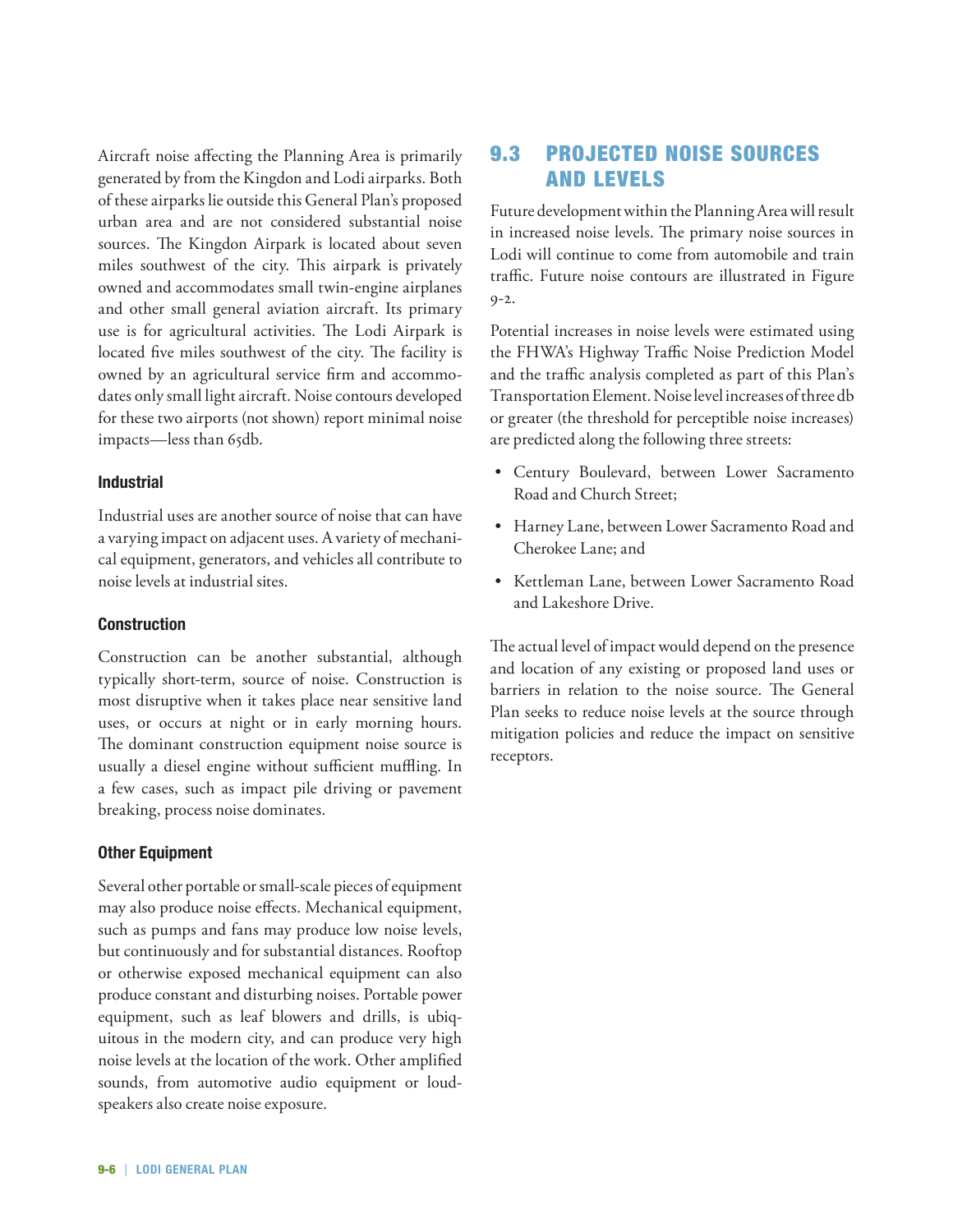### **Figure 9-2: Projected Noise Contours**

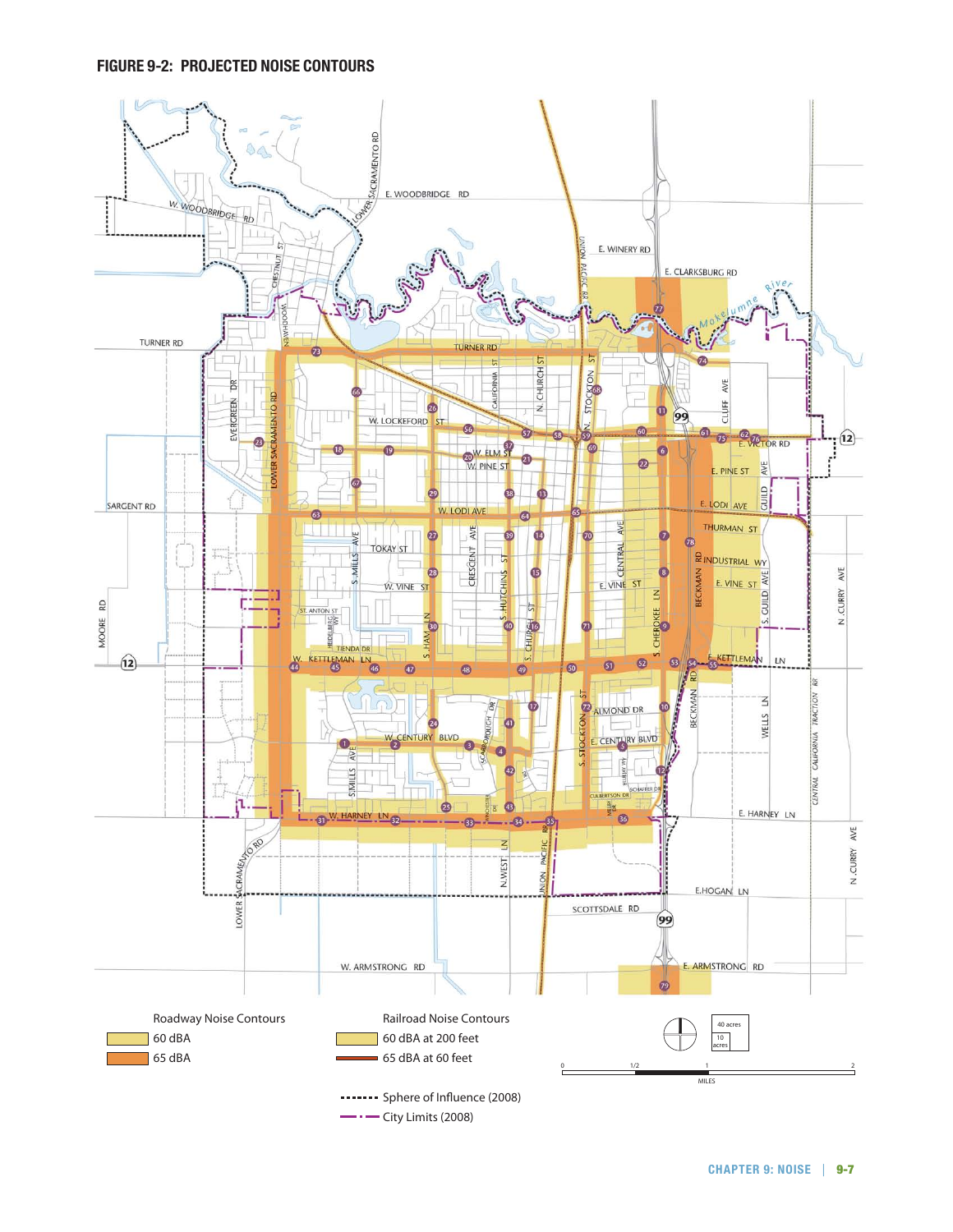# 9.4 Noise Exposure Standards

State standards, and City standards established in this General Plan, are designed to protect community members and sensitive uses from noise hazards and establish criteria to mitigate noise-generating development.

## **State Regulations**

Title 24 of the California Code of Regulations, the Building Standards Administrative Code, contains the State Noise Insulation Standards, which specify interior noise standards for new hotels, motels, apartment (Chap houses, and dwellings other than single-family homes. houses, and dwellings other than single-family homes.<br>Such new structures must be designed to reduce

outdoor noise to an interior level of no more than 45 dB in any habitable room. They require an acoustical analysis demonstrating how dwelling units have been designed to meet this interior standard where such units are proposed in areas subject to noise levels greater than are proposed in areas subject to noise levels greater than<br>60 dB. Title 24 standards are enforced through the building permit application process. mough the

# **City of Lodi Noise Standards**

**Community Noise Exposure** 

General Plan noise standards are shown in Table 9-2 and Table 9-3. In addition, the City's Noise Ordinance pecify interior (Chapter 9.24 of the Municipal Code) contains general<br>
s, apartment standards for evaluating poise violations standards for evaluating noise violations. **55 60 65 70 75 80** Matrix Guidelines randaling holse violations. **COMMUNITY NOISE EXPOSURE** shown in Table 9-

#### **TABLE 9-2: COMMUNITY NOISE EXPOSURE MATRIX**



**INOTE INTERFERITE INTERFERITE** 

Normally Acceptable **Conditionally Acceptable <b>Conditionally Acceptable Normally Unacceptable Clearly Unacceptable** 

**included** Clearly Unacceptable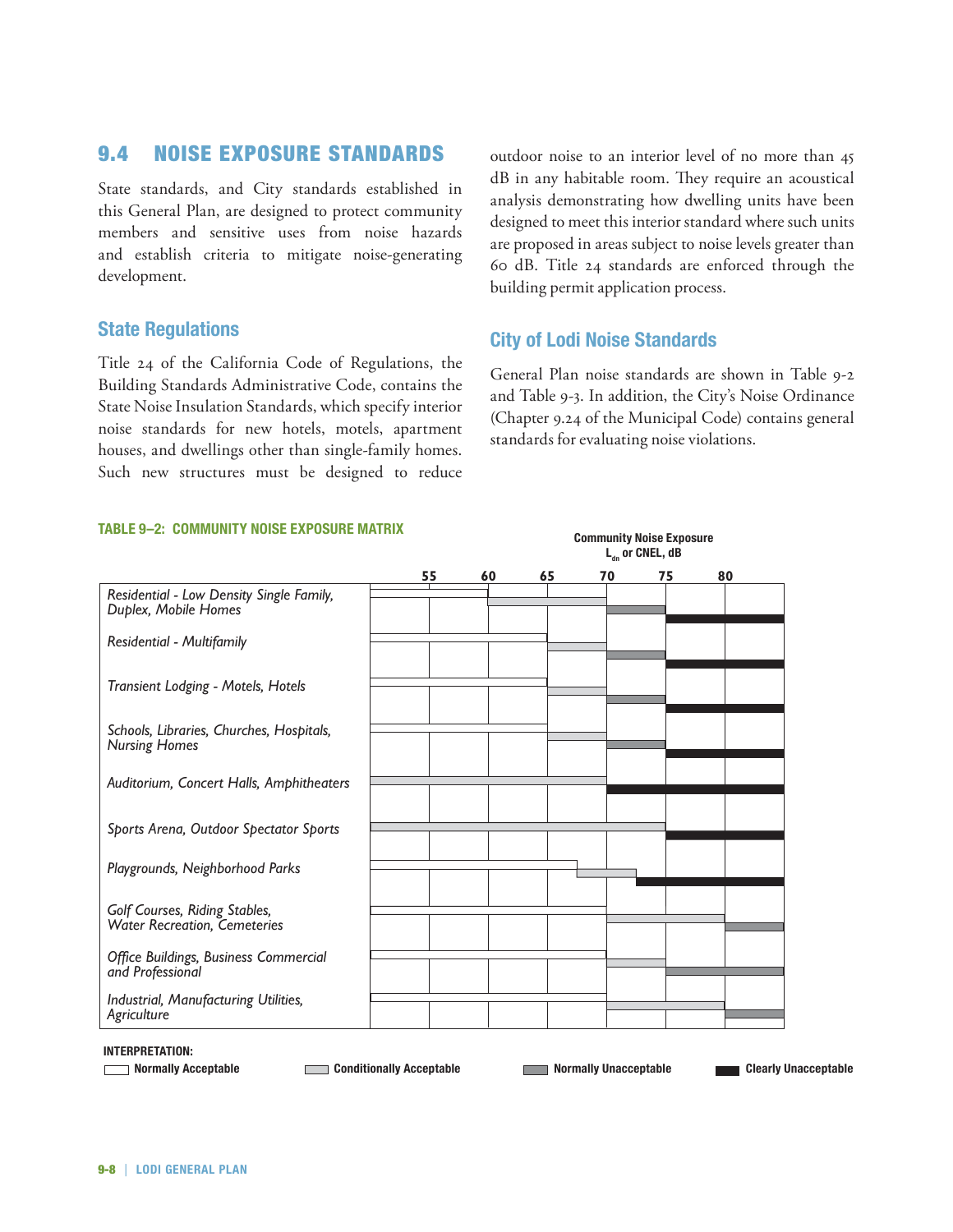### **Community Noise Exposure**

Table 9-2 presents the community noise exposure matrix, which explains the compatibility of land uses at various noise levels and offers criteria which the City can use to evaluate land use decisions. This matrix is adapted and slightly modified from the Office of Noise Control in the State Department of Health Services guidelines for local governments to use when setting standards for human exposure to noise and preparing noise elements for general plans. The State indicates that locating housing units in areas where exterior ambient noise levels exceed 65 dBA is undesirable.

To regulate noise exposure levels, land uses are classified as being either "normally acceptable", "conditionally acceptable," "normally unacceptable," or "clearly unacceptable" as defined below.

### *Normally Acceptable*

- • Indoor Uses: Either the activities associated with the land use are inherently noisy or standard construction methods will sufficiently attenuate exterior noise to an acceptable level. For land use types that are compatible because of inherent noise levels, sound attenuation must be provided for associated office, retail, and other noise-sensitive indoor spaces to reduce exterior noise to an interior maximum of 50 dB CNEL.
- • Outdoor Uses: Outdoor activities associated with the land use may be carried out with minimal interference.

### *Conditionally Acceptable*

- • Indoor Uses: Noise reduction measures must be incorporated into the design of the project to attenuate exterior noise to the indoor noise levels listed in Table 9-3.
- Outdoor Uses: Noise reduction measures must be incorporated into the design of the project to attenuate exterior noise to the outdoor noise levels listed in Table 9-3. Acceptability is dependent upon characteristics of the specific use.

## *Normally Unacceptable*

- Indoor Uses: Extensive mitigation techniques are required to make the indoor environment acceptable for indoor activities. Noise level reductions necessary to attenuate exterior noise to the indoor noise levels listed in Table 9-3 are difficult to achieve and may not be feasible.
- • Outdoor Uses: Severe noise interference makes the outdoor environment unacceptable for outdoor activities. Noise level reductions necessary to attenuate exterior noise to the outdoor noise levels listed in Table 9-3 are difficult to achieve and may not be feasible.

## *Clearly Unacceptable*

• New construction or development should generally not be undertaken.

### **Allowable Noise Exposure**

Table 9-3 indicates acceptable limits of noise for various land uses for both exterior and interior environments. These limits are based on guidelines provided by the California Office of Planning and Research.

### **Table 9–3: Allowable Noise Exposure, Outdoor and Interior**

| <b>OUTDOOR ACTIVITY</b><br><b>AREAS<sup>1</sup></b> (CNEL) | INTERIOR AREAS<br>(CNEL) |
|------------------------------------------------------------|--------------------------|
| 60                                                         | 45                       |
| 60                                                         | 45                       |
| 65                                                         | 45                       |
| 65                                                         | 50                       |
| 65                                                         | 50                       |
| 70                                                         | 65                       |
|                                                            |                          |

1. For non-residential uses, where an outdoor activity area is not proposed, the standard does not apply.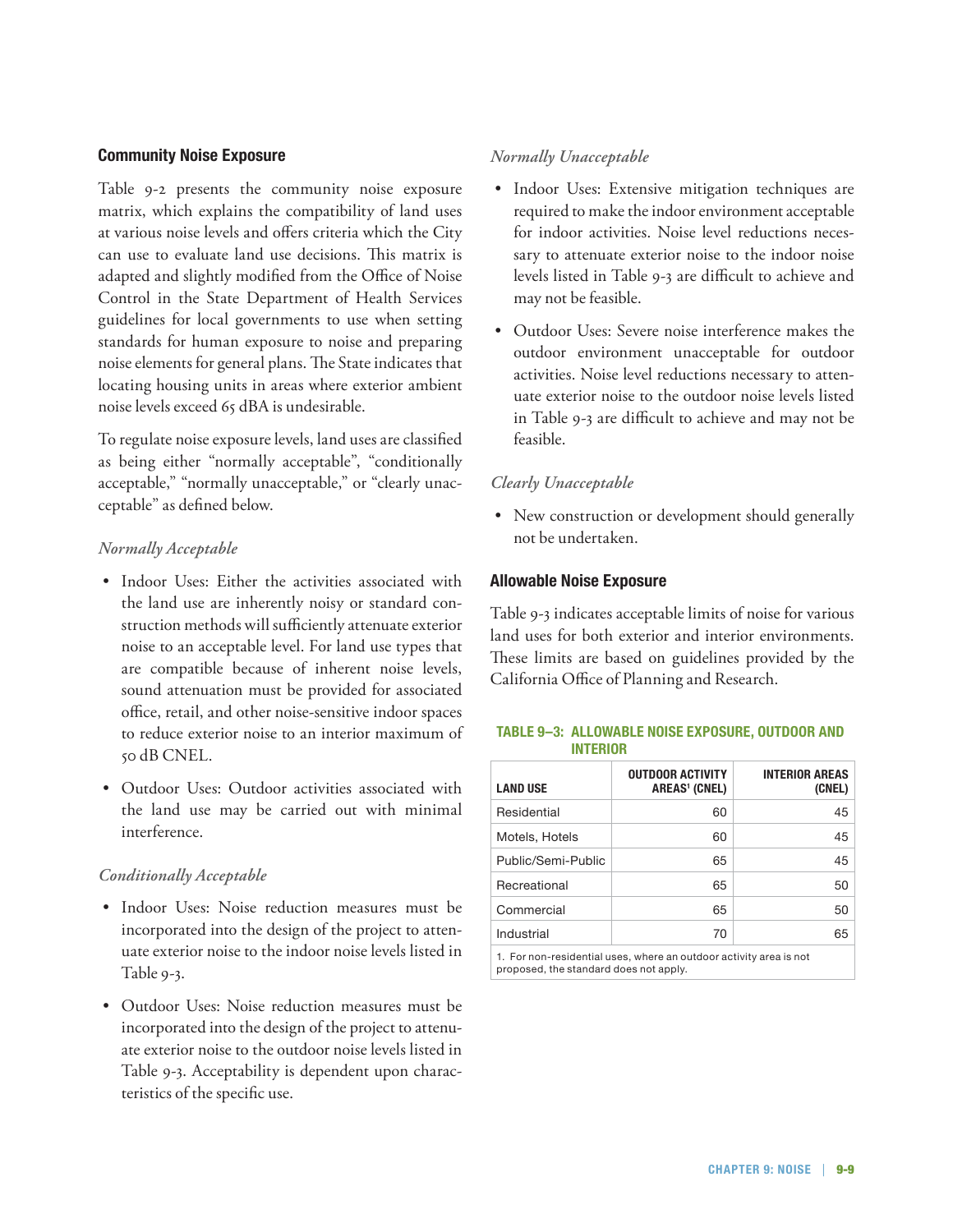# 9.5 Policies

## Guiding Policies

- **N-G1**  Protect humans, the natural environment, and property from manmade hazards due to excessive noise exposure.
- **N-G2** Protect sensitive uses, including schools, hospitals, and senior care facilities, from excessive noise.

## Implementing Policies

- **N-P1** Control and mitigate noise at the source where feasible, as opposed to at the receptor end.
- **N-P2**  Encourage the control of noise through site design, building design, landscaping, hours of operation, and other techniques for new development deemed to be noise generators.
- **N-P3**  Use the noise and land use compatibility matrix (Table 9-2) and allowable noise exposure levels (Table 9-3) as review criteria for all new land uses. Incorporate noise attenuation measures for all projects that have noise exposure levels of "conditionally acceptable" and higher. These may include:
	- Façades constructed with substantial weight and insulation;
	- Sound-rated windows in habitable rooms;
	- Sound-rated doors in all exterior entries;
	- Active cancellation;
	- Acoustic baffling of vents for chimneys, fans and gable ends;
	- Ventilation system affording comfort under closed-window conditions; and
	- Double doors and heavy roofs with ceilings of two layers of gypsum board on resilient channels to meet the highest noise level reduction requirements.
- **N-P4**  Discourage noise sensitive uses such as residences, hospitals, schools, libraries, and rest homes from locating in areas with noise levels above 65db. Conversely, do

not permit new uses likely to produce high levels of noise (above 65db) from locating in or adjacent to areas with existing or planned noise-sensitive uses.

- **N-P5**  Noise sensitive uses, such as residences, hospitals, schools, libraries, and rest homes, proposed in areas that have noise exposure levels of "conditionally acceptable" and higher must complete an acoustical study, prepared by a professional acoustic engineer. This study should specify the appropriate noise mitigation features to be included in the design and construction of these uses, to achieve interior noise levels consistent with Table 9-3.
- **N-P6**  Where substantial traffic noise increases (to above 70db) are expected, such as on Lower Sacramento Road or Harney Lane, as shown on the accompanying graphic, require a minimum 12-foot setback for noise-sensitive land uses, such as residences, hospitals, schools, libraries, and rest homes.



Minimum setback of 12 feet for noise-sensitive land uses.

- **N-P7**  Require developers of potentially noise-generating new developments to mitigate the noise impacts on adjacent properties as a condition of permit approval. This should be achieved through appropriate means, such as:
	- Dampening or actively canceling noise sources;
	- Increasing setbacks for noise sources from adjacent dwellings;
	- Using soundproofing materials and doubleglazed windows:
	- Screening and controlling noise sources, such as parking and loading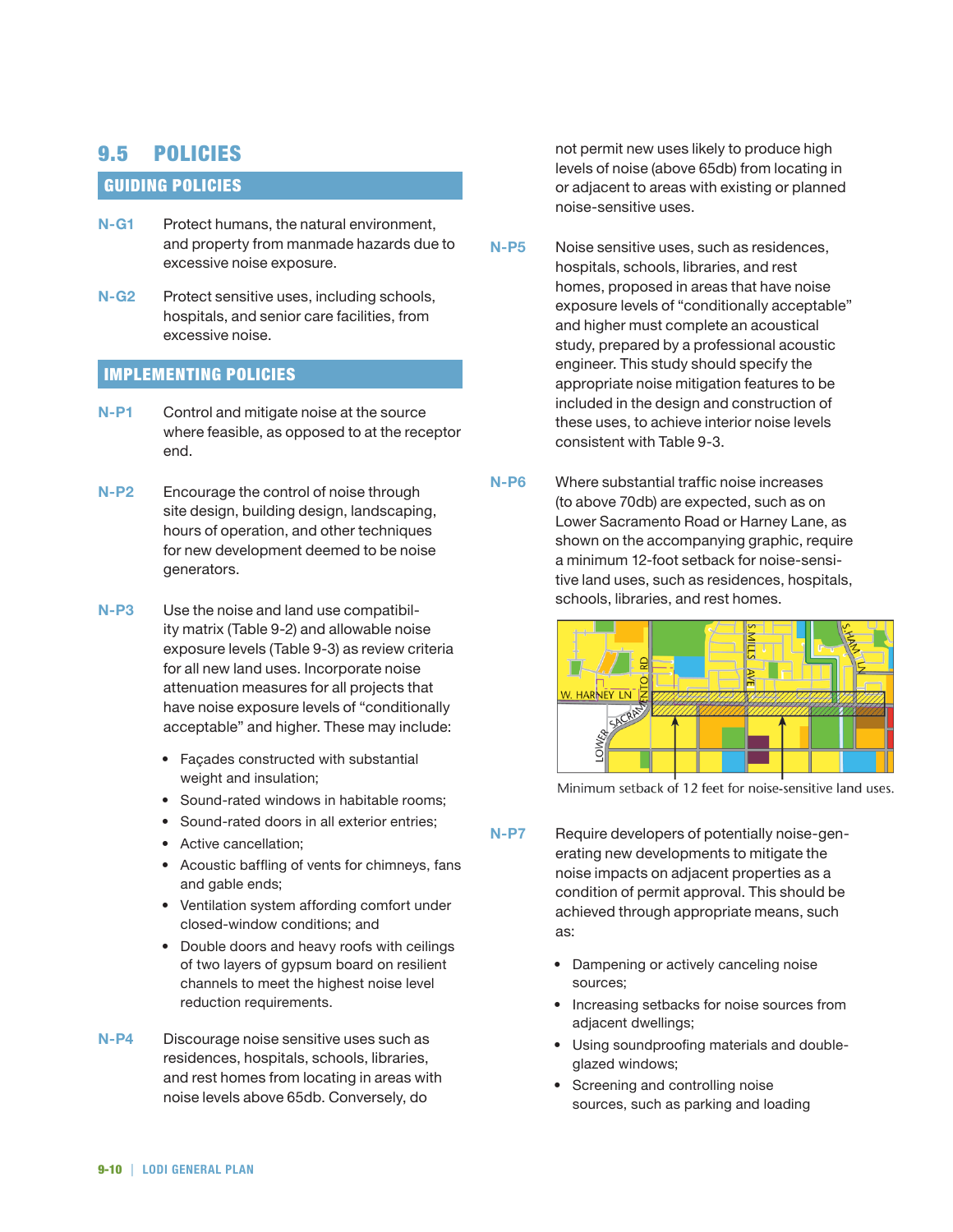facilities, outdoor activities, and mechanical equipment;

- Using open space, building orientation and design, landscaping and running water to mask sounds; and
- Controlling hours of operation, including deliveries and trash pickup.
- **N-P8**  Update Noise Ordinance regulations to address allowed days and hours of construction, types of work, construction equipment (including noise and distance thresholds), notification of neighbors, and sound attenuation devices.
- **N-P9**  Develop and implement noise reduction measures when undertaking improvements, extensions, or design changes to City streets where feasible and appropriate.
- **N-P10**  Encourage transit agencies and rail companies to develop and apply noise reduction technologies for their vehicles to reduce the noise and vibration impacts of bus and rail traffic.
- **N-P11**  Coordinate with the California Public Utilities Commission and other pertinent agencies and stakeholders to determine the feasibility of development a railroad "quiet zone" in downtown, which would prohibit trains from sounding their horns.
- **N-P12**  Restrict the use of sound walls as a noise attenuation method to sites adjacent to State Route (SR) 99, the railroad, and industrial uses east of SR-99.
- **N-P13**  Ensure that new equipment and vehicles purchased by the City of Lodi are equipped with the best available noise reduction technology.
- **N-P14**  Reduce vibration impacts on noise-sensitive land uses (such as residences, hospitals, schools, libraries, and rest homes) adjacent to the railroad, SR-99, expressways, and near noise-generating industrial uses. This may be achieved through site planning, setbacks, and vibration-reduction

construction methods such as insulation, soundproofing, staggered studs, double drywall layers, and double walls.